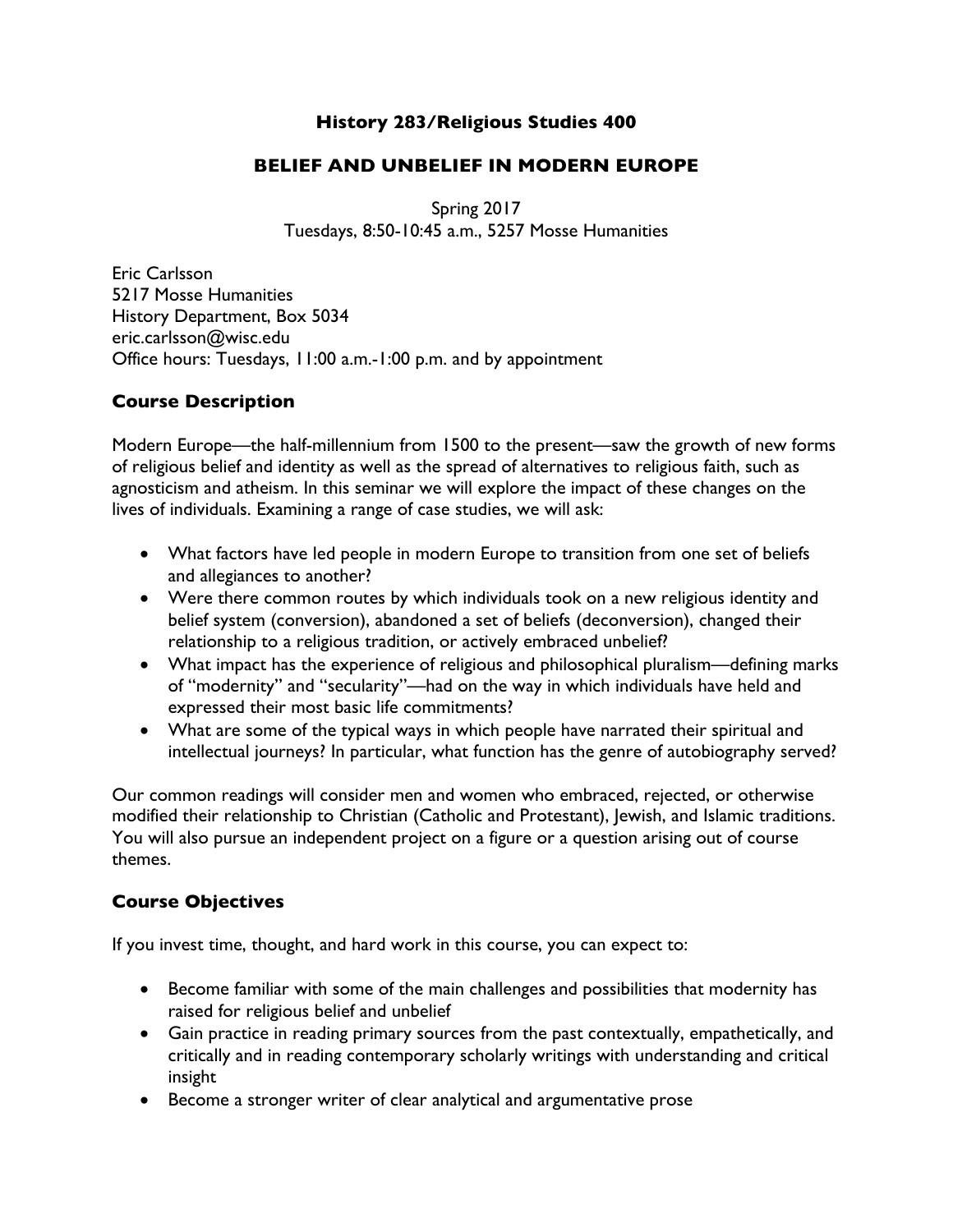- Develop your ability to make a historical argument based on original research and analysis
- Acquire skill and confidence in communicating your ideas orally

#### **Course Requirements**

1. Read all assigned texts and participate actively in all class meetings. Since this is a discussionbased seminar, your learning experience and the success of the course depend on your attending every session prepared to engage the week's assignment. This means reading each text closely and thoughtfully—taking notes, identifying crucial passages, raising questions, etc. and coming to class ready to discuss your insights and questions and to engage with those of your peers. You must bring your own copy of the relevant texts to each class. You are expected to attend all class sessions; absences will be excused only in cases of documented illness or emergency. Any unexcused absence will lower your final course grade. Class participation will count for 25% of your final grade.

2. Write eight brief (300-350-word) responses to assigned readings. During the first threequarters of the course we will spend our meetings discussing the common readings. To help you prepare for class and start pulling together your thoughts, you will write brief responses to the assigned texts (except for two weeks of your choice). Your papers should do three things: (1) identify a question or issue in the reading that you find significant and interesting; (2) begin to address that question by offering analysis and drawing connections to other readings or course themes; (3) pose two other questions raised by the reading suitable for class discussion; these questions should avoid straightforward matters of fact and instead raise larger substantive and interpretive issues about the texts and their significance.

Your response papers will be graded using the following criteria: (1) Does your paper reflect a close reading of the texts? (2) Is your response based on the text itself rather than broad generalizations? (3) Does your paper demonstrate thoughtful, independent analysis? (4) Is it written clearly and concisely? (5) Are your questions substantive and open-ended, lending themselves well to class discussion? Response papers are due in the Dropbox on Learn@UW by 8:00 p.m. on Mondays prior to class meetings. No late papers accepted: if you miss a week, go on to the next. Together the response papers count for 25% of your final grade.

3. Write an analytical paper of 4000-4800 words (12-14 pages) on a topic of special interest to you arising out of course themes. Your paper can take one of several approaches. It may be a piece of original research with a focus on primary sources, or it may be a historiographical or theoretical paper, analyzing how scholars have treated a problem. It may explore further a person, text, or question from our common readings, or it may strike out in a new direction. In March you will get more specific directions for the paper and the criteria for evaluation.

Your paper will be composed in several stages. A statement of your topic and your bibliography will be due in class on April 4. I will meet briefly with you later that week to discuss these. A first draft of your paper will be due on Monday, April 17. I will meet with you individually that week to give you feedback on your draft. On April 25 or May 2 you will make an oral presentation on your topic and answer questions from the rest of the class. The final draft of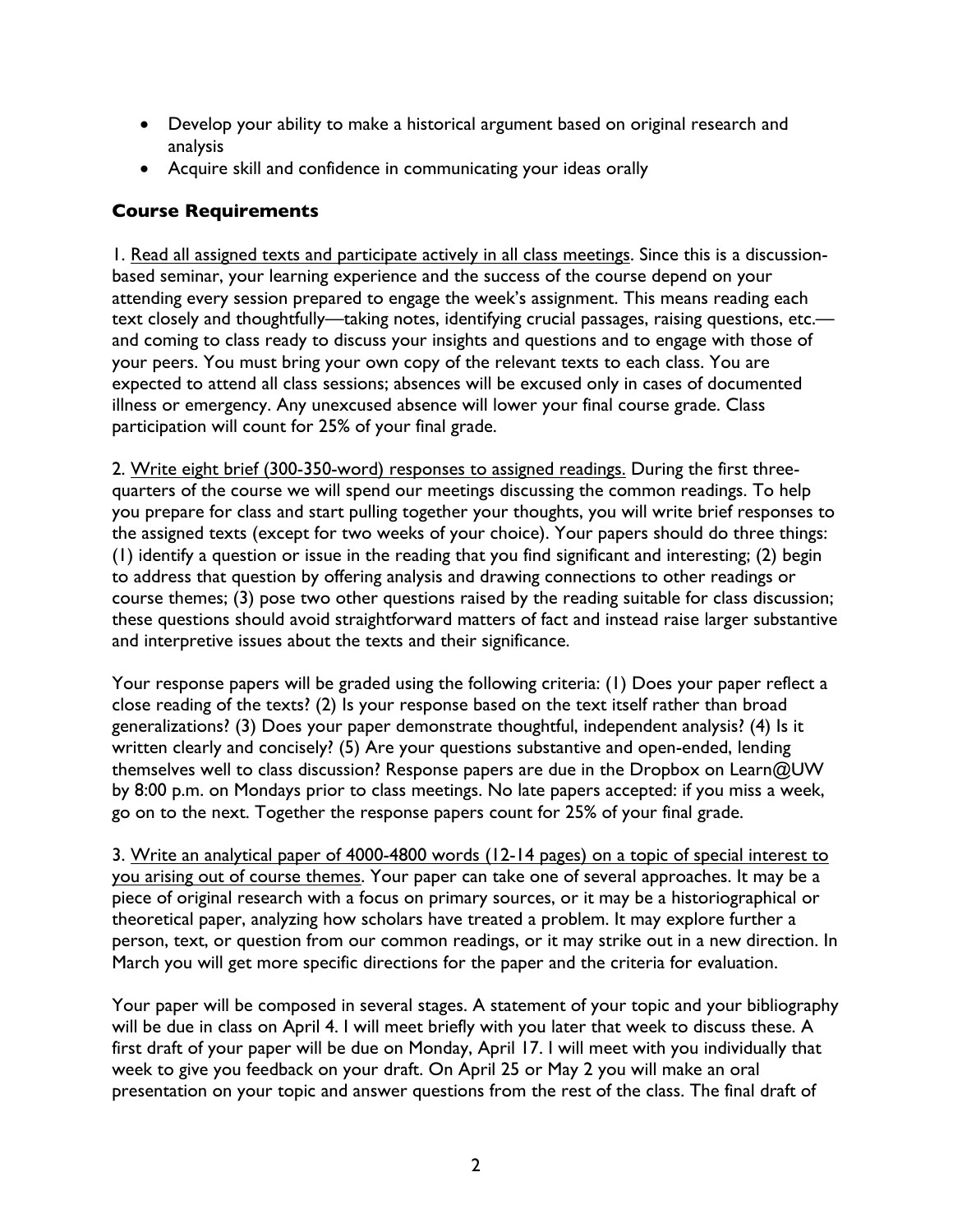your paper will be due at 1:00 p.m. on Monday, May 8. The paper counts for 50% of your final grade, broken down as follows: topic and bibliography, 5%; first draft, 10%; oral presentation, 5%; and final draft, 30%.

## **Grading Scale**

All assignments and your final course grade will be calculated using the following scale:

| $93 - 100\% = A$ | 83-87%=B  | 70-77%=C        | 0-60%=F |
|------------------|-----------|-----------------|---------|
| 88-92%=AB        | 78-82%=BC | $60 - 70\% = D$ |         |

### **Communication and Office Hours**

I welcome meeting with students outside of class time. You are encouraged to come to office hours at any time during the semester, whether to discuss a question or problem you've encountered in the course, to get help on a paper, to explore an idea, or simply to chat. I hold regular office hours right after class on Tuesdays, 11:00-1:00, but if you have a schedule conflict at that time we can arrange another time to meet. Generally, the best way to reach me is via email (eric.carlsson@wisc.edu). I check email regularly and will try to respond within 24 hours. Often I can reply sooner than that, but on weekends response time may be up to 48 hours.

### **Electronic Devices**

Since this seminar runs on discussion and face-to-face interaction, I ask that you don't use computers or other electronic devices during our class meetings. Most weeks we will take a five-minute break after the first hour of class, so you can check messages then if necessary. I'll make an exception to the no-computers policy only for accessing electronic copies of readings posted online.

# **Disabilities and McBurney Students**

If you have a disability that requires special accommodations, please let me know at the beginning of the semester and I will be happy to make arrangements.

# **Academic Integrity**

UW-Madison takes academic integrity seriously, and so do I. Plagiarism—representing somebody else's work as your own—will not be tolerated in this course. Your writing must cite sources carefully, whether you repeat someone else's exact words or paraphrase or draw on her or his ideas. If you have specific questions about plagiarism and how to avoid it, please speak with me or consult http://writing.wisc.edu/Handbook/QPA\_plagiarism.html. Penalties for plagiarism, unauthorized collaboration, and other forms of cheating range from failing an assignment or a course to being expelled from the university. For university policies on academic misconduct, see http://students.wisc.edu/doso/acadintegrity.html.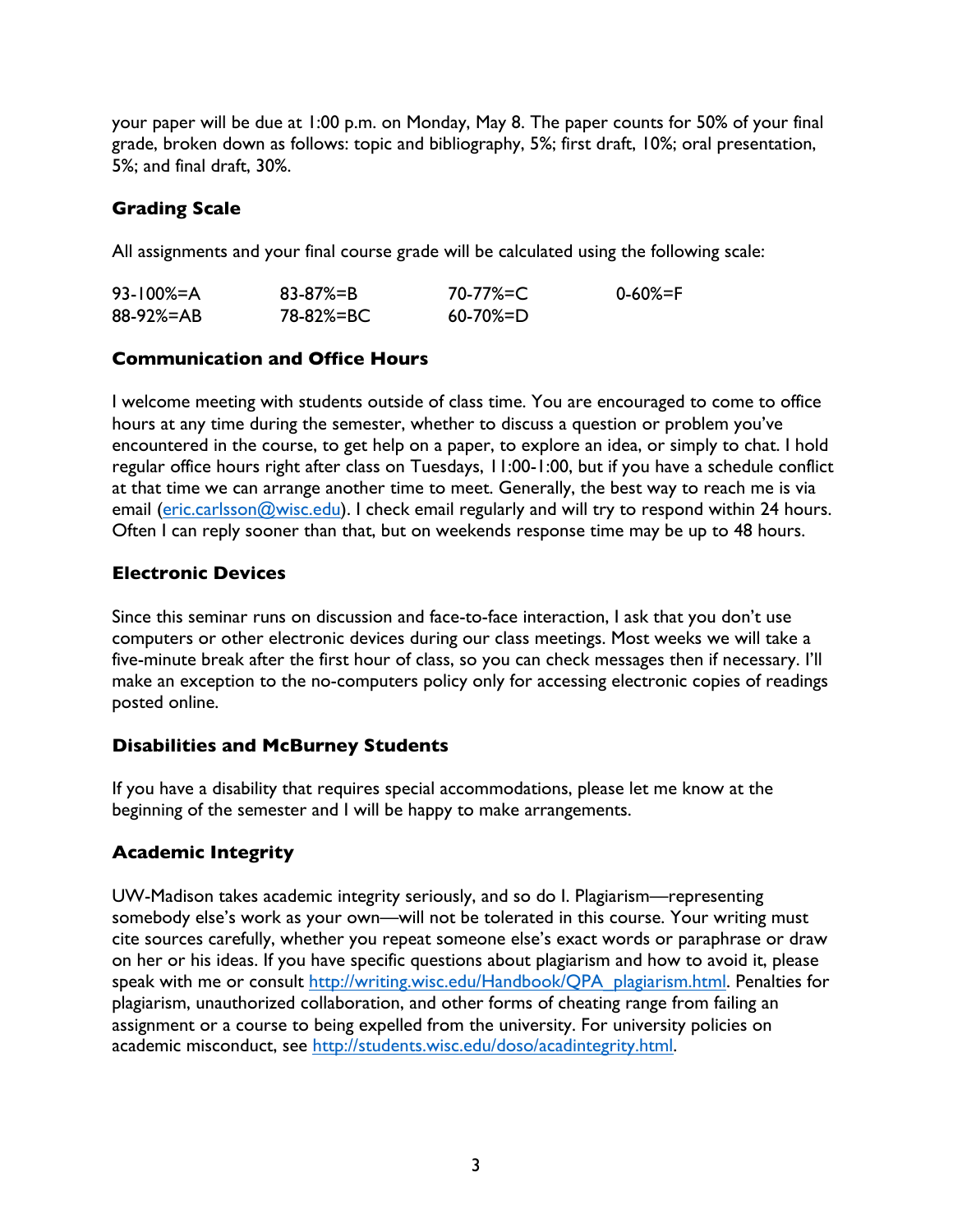#### **Course Texts**

The following books, listed in the order that we'll read them, are required and available for purchase at local and online bookstores. Copies are also available on reserve at College Library.

Dominic Erdozain, *The Soul of Doubt: The Religious Roots of Unbelief from Luther to Marx* (Oxford University Press, 2016)

John Newton, *The Life and Spirituality of John Newton,* ed. Bruce Hindmarsh (Vancouver, B.C.: Regent College Publishing, 1998)

Solomon Maimon, *An Autobiography,* trans. J. Clark Murray (University of Illinois Press, 2001)

David Hempton, *Evangelical Disenchantment: 9 Portraits of Faith and Doubt (Yale University Press,* 2013)

Puah Rakovsky, My Life as a Radical Jewish Woman: Memoirs of a Zionist Feminist in Poland, ed. Paula E. Hyman, trans. Barbara Harshav and Paula E. Hyman (Indiana University Press, 2003)

Simone Weil, *Waiting for God* Harper (Harper Perennial, 2009)

Muhammad Asad, *The Road to Mecca* (Fons Vitae, 2000)

Graham Greene, *The Power and the Glory* (Penguin Classics, 2015)

A few other readings will be available as PDFs on Learn@UW.

#### **Course Schedule**

| an 17  | Course Introduction<br>Dominic Erdozain, The Soul of Doubt, 1-33                                                                                                                                                  |
|--------|-------------------------------------------------------------------------------------------------------------------------------------------------------------------------------------------------------------------|
| Jan 24 | Conscience vs. Creed<br>Dominic Erdozain, The Soul of Doubt, 34-172<br>Voltaire, selections<br>William Zinsser, On Writing Well, 6-11                                                                             |
| an 31  | <b>Conversion in an Evangelical Key</b><br>Bruce Hindmarsh, The Evangelical Conversion Narrative (selections)<br>John Newton, The Life and Spirituality of John Newton<br>William Zinsser, On Writing Well, 12-16 |
| Feb 7  | Silence<br>*Watch Silence (dir. Martin Scorsese)<br>William Zinsser, On Writing Well, 17-23, 32-45, 67-91                                                                                                         |
| Feb 14 | Judaism and Enlightenment<br>Solomon Maimon, An Autobiography                                                                                                                                                     |
| Feb 21 | Modern Atheism<br>Gavin Hyman, "Atheism in Modern History"<br>Dominic Erdozain, The Soul of Doubt, 221-266                                                                                                        |